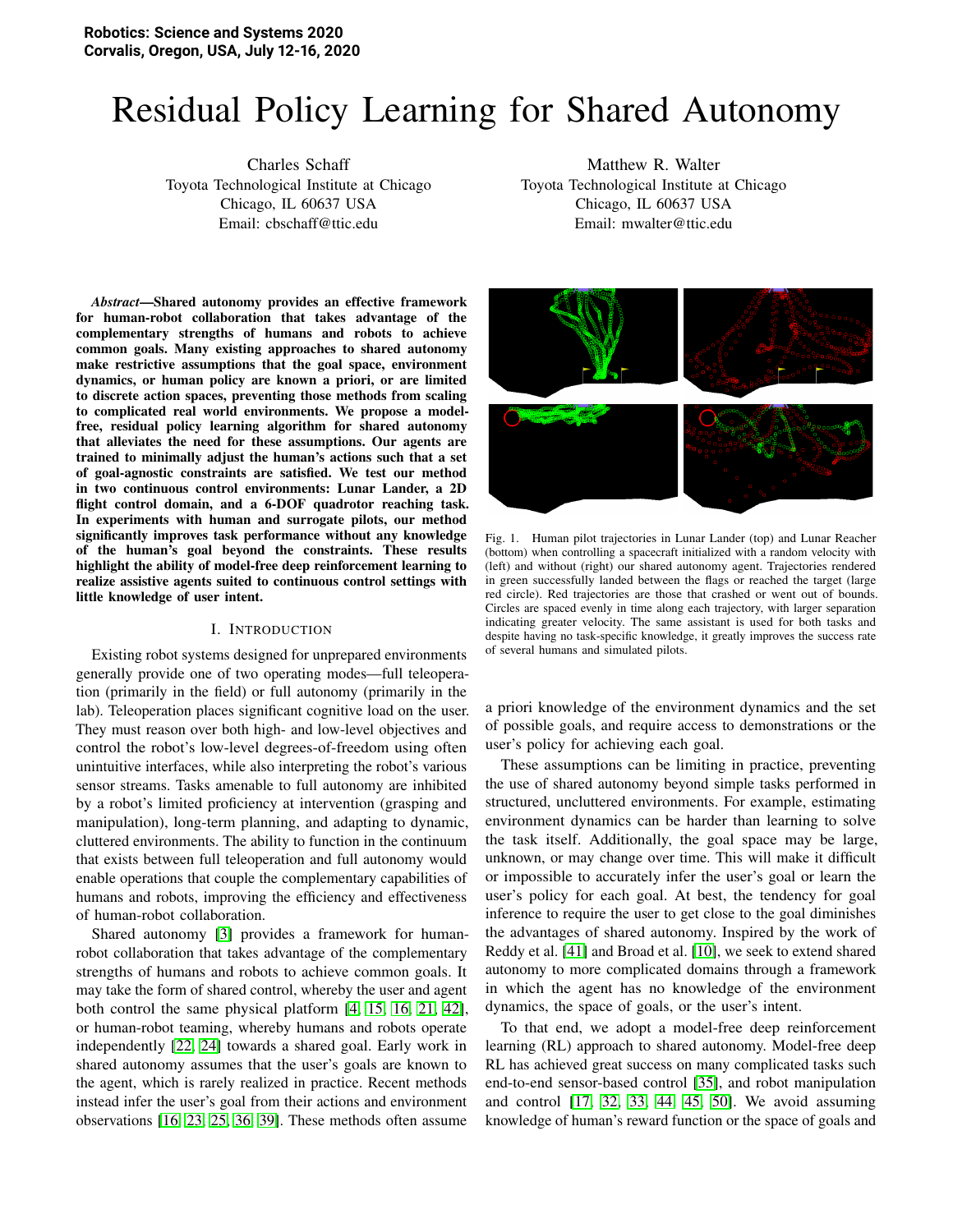instead focus on maintaining a set of goal-agnostic constraints. For example, a human driver is expected to follow traffic laws and not collide with other vehicles, pedestrians, or objects regardless of the destination or task. This idea is naturally captured by having the agent act to satisfy some criteria or set of constraints relevant to multiple tasks within the environment. Without knowing the task at hand, the robot should attempt to minimally intervene while maintaining these constraints.

Shared autonomy methods differ in the manner in which the agent augments the control of the user, which requires balancing the advantages of increased levels of agent autonomy with a human's desire to maintain control authority [\[27\]](#page-8-14). This complicates the use of standard deep reinforcement learning approaches, which traditionally assume full autonomy. In an effort to satisfy the user's control preference, we approach shared autonomy from the perspective of residual policy learning [\[26,](#page-8-15) [47\]](#page-9-7), which learns residual (corrective) actions that adapt a nominal "hard-coded" policy. In our case, the (unknown) human policy plays the role of the nominal policy that the residual shared autonomy agent corrects to improve performance. We find this to be a natural way to combine continuous control inputs from a human and an agent.

Using this method, we are able to create robotic assistants that improve task performance across a variety of human and simulated actors, while also maintaining a set of safety constraints. Specifically, we apply our method in two assistive control environments: Lunar Lander and a 6-DOF quadrotor reaching task. For each task, we conduct experiments with human operators as well as with surrogate pilots that are handicapped in ways representative of human control. Trained only to satisfy a constraint on not crashing, we find that our method drastically improves task performance and reduces the number of catastrophic failures. Videos and code can be found at [https://ttic.uchicago.edu/](https://ttic.uchicago.edu/~cbschaff/rsa/)∼cbschaff/rsa/.

## II. RELATED WORK

There is a long history of work in shared autonomy across a variety of domains including remote telepresence [\[14,](#page-8-16) [21,](#page-8-4) [42\]](#page-9-0), assistive robotic manipulation [\[28,](#page-8-17) [36,](#page-9-1) [43\]](#page-9-8), and assistive navigation [\[8,](#page-8-18) [20\]](#page-8-19). Early work assumes that the user's goal is known [\[13,](#page-8-20) [29,](#page-8-21) [42,](#page-9-0) [51\]](#page-9-9) to the agent. Recent methods relax this assumption and instead treat the user's goal as a latent random variable, for example, by modeling shared autonomy as a relaxation of a partially observable Markov decision process (POMDP) [\[25\]](#page-8-8). These methods [\[1,](#page-8-22) [11,](#page-8-23) [16,](#page-8-3) [23,](#page-8-7) [25,](#page-8-8) [29,](#page-8-21) [31,](#page-8-24) [34,](#page-8-25) [36,](#page-9-1) [39,](#page-9-2) [52\]](#page-9-10) exploit the user's actions and environment observations to infer the user's goal. Common approaches to predicting the user's goal formulate the problem in the context of Bayesian inference [\[1,](#page-8-22) [23,](#page-8-7) [31,](#page-8-24) [34\]](#page-8-25), while many others use inverse reinforcement learning [\[2,](#page-8-26) [40,](#page-9-11) [53\]](#page-9-12). These approaches typically assume knowledge of the environment dynamics, the space of goals, or the user's goal-dependent policy. However, these assumptions are often invalid in practice. One may only have noisy observations of the state (e.g., images and language), and the dynamics are typically unknown and may be more

difficult to estimate than the target policy itself. Further, th space of goals may be unstructured.

Our work is inspired by recent work by Reddy et al. [\[41\]](#page-9-3) and Broad et al. [\[10\]](#page-8-9). Reddy et al. [\[41\]](#page-9-3) attempts to remove some of these assumptions by using model-free deep reinforcement learning. Specifically, they do not assume knowledge of transition dynamics or the space of user goals. Instead, they assume that the agent has access to a reward function relevant for all tasks in the environment and that the user provides task-specific feedback about the agent's performance at the end of each episode. They use this feedback to learn the optimal Qfunction for each task. The agent takes the action that is closest to the human's action while being within a specified distance from the optimal action. However, the sample complexity of model-free deep reinforcement learning techniques is quite poor and it may be taxing or infeasible to require user feedback after each episode. Additionally, the assistant is trained separately for each task. Providing assistance for another task requires addition training. Additionally, the method is restricted to domains with discrete action spaces.

Broad et al. [\[10\]](#page-8-9) take a different approach to shared autonomy, using outer-loop stabilization to share control. They compare human actions to an optimal controller and only execute the human action when it is sufficiently close to the optimal control for the task. They do not assume knowledge of the environment dynamics and instead learn a dynamics model directly from human data. They use this model in a model predictive control framework to derive their optimal controller. This approach is applicable to continuous action spaces, but they assume full knowledge of the user's goal (i.e., the reward function) in order to derive their optimal controller.

Within the realm of shared autonomy, methods differ in how the agent's control authority interacts with the user's inputs. One approach is to explicitly switch from user control to full autonomy when certain conditions occur (e.g., when the goal prediction likelihood exceeds a threshold) [\[29\]](#page-8-21). In an effort to provide the user with more control, other methods seek to minimally augment user control to satisfy particular conditions (e.g., collision-avoidance) [\[11,](#page-8-23) [13,](#page-8-20) [20,](#page-8-19) [28\]](#page-8-17) or to obey constraints [\[1,](#page-8-22) [6,](#page-8-27) [7,](#page-8-28) [18,](#page-8-29) [31,](#page-8-24) [46\]](#page-9-13). Along these lines, policy blending [\[16\]](#page-8-3) uses an arbitration function to combine the user's input with the agent's predictions. We similarly seek to maintain the user's control authority by treating the agent's actions as minimal corrective actions necessary to satisfy constraints that generalize across tasks. However, we do not assume knowledge of the environment dynamics or the space of goals.

Our work builds off of a recent advance in reinforcement learning for robotics: residual policy learning [\[26,](#page-8-15) [47\]](#page-9-7). Residual policy learning improves upon an initial policy by learning residual actions that are added to the actions of the initial policy. This can greatly reduce sample complexity in tasks where a decent but not great controller can be easily obtained. Our approach, however, leverages this as a way to share control between two agents. Our robotic assistant learns a residual action that is added to the action of the human. We can then constrain the assistant by regularizing the size of the residual.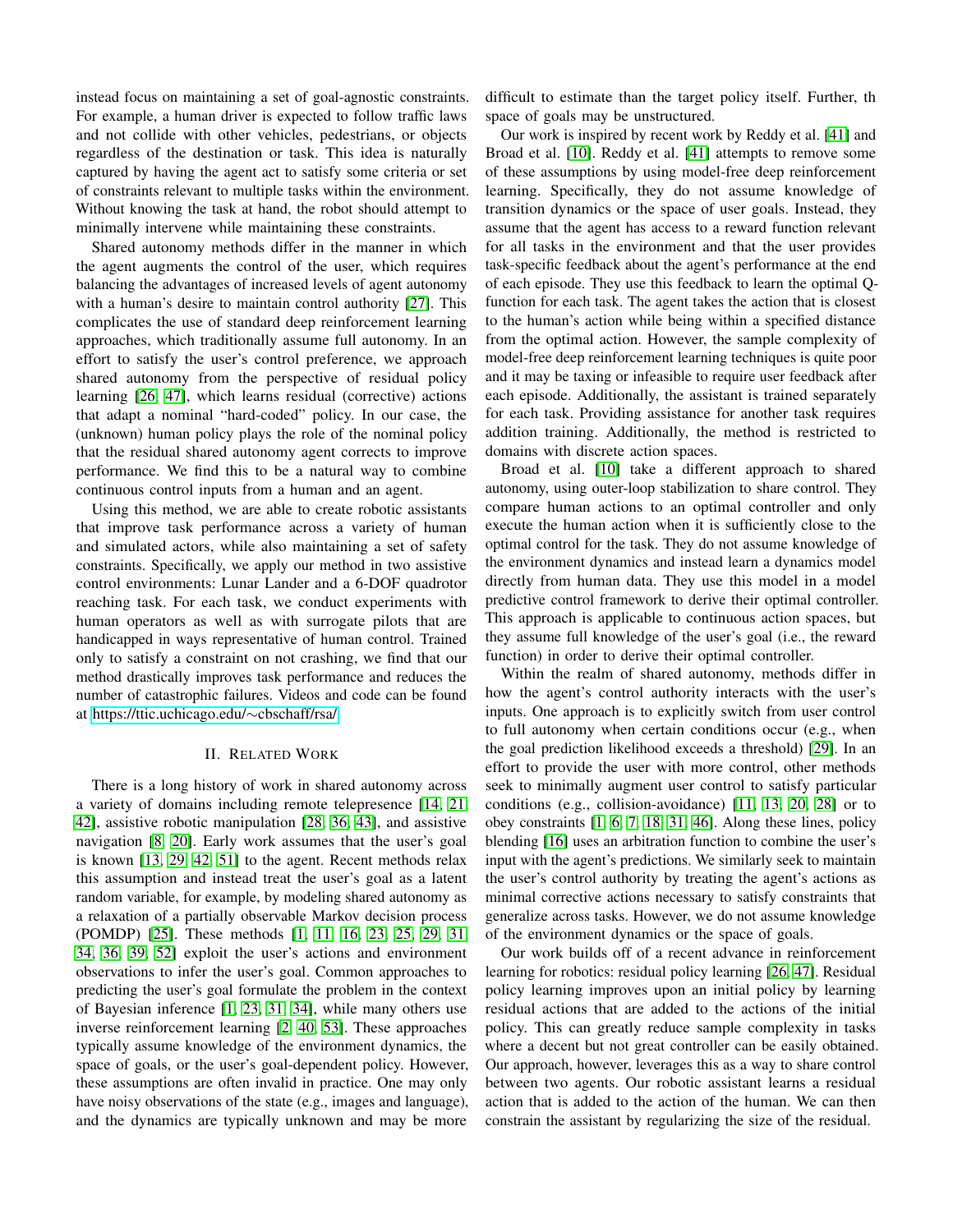#### III. BACKGROUND

Before introducing our method, we first present relevant background material in reinforcement learning, shared autonomy, residual policy learning, and constrained MDPs.

## *A. Reinforcement Learning*

In reinforcement learning [\[48\]](#page-9-14), an agent interacts with a Markov Decision Process (MDP) defined by the tuple  $\mathcal{M} =$  $\{\mathcal{S}, \mathcal{A}, \mathcal{T}, \mathcal{R}, \gamma\}$ , with state space  $\mathcal{S}$ , action space  $\mathcal{A}$ , transition function  $\mathcal{T}: \mathcal{S} \times \mathcal{A} \rightarrow \Delta(\mathcal{S})$  that maps state-action pairs to a distribution over next states, reward function  $\mathcal{R}: \mathcal{S} \times \mathcal{A} \rightarrow \mathbb{R}$ , and discount factor  $\gamma \in [0, 1)$ .

At each timestep, the agent observes the state  $s \in \mathcal{S}$  and selects an action  $a \in \mathcal{A}$ . The environment then transitions to a new state  $s' \sim \mathcal{T}(s, a)$  and the agent receives a reward  $R(s, a)$ . The goal of the agent is to find a policy  $\pi : \mathcal{S} \to \Delta(\mathcal{A})$  that maximizes the discounted sum of rewards,  $J(\pi) = \mathbb{E}_{\pi}[\sum_{t=0}^{T} \gamma^t \mathcal{R}(s_t, a_t)].$  We can write this objective as

$$
\pi^* = \arg \max_{\pi} \mathbb{E}_{\pi} \left[ \sum_{t=0}^T \gamma^t \mathcal{R}(s_t, a_t) \right]. \tag{1}
$$

In this work, we use policy gradient-based methods [\[49\]](#page-9-15) to find an optimal policy. We assume that our policy is parameterized by a vector  $\theta$ , and compute the gradient of the objective  $J(\pi_{\theta})$  w.r.t.  $\theta$  using the log-likelihood trick:

$$
\nabla_{\theta} J(\pi_{\theta}) = \mathbb{E}_{\pi} \left[ \nabla_{\theta} \log \pi_{\theta}(s_t) \sum_{t=0}^{T} \gamma^t \mathcal{R}(s_t, a_t) \right].
$$
 (2)

We can then optimize  $\theta$  and, in turn, the policy by acting under  $\pi_{\theta}$  and using stochastic gradient ascent. In this work, we build upon a slightly more sophisticated version of policy gradients called Proximal Policy Optimization (PPO) [\[45\]](#page-9-5), which provides improved efficiency and robustness.

## *B. Shared Autonomy*

In shared autonomy, a human and an agent share control of a system to achieve a common goal  $g \in \mathcal{G}$  from the space of possible goals  $G$ . When the goal is known to the agent, the problem can be formulated as an MDP  $\mathcal{M} = \{S \times \mathcal{G} \times \mathcal{G} \times \mathcal{G} \times \mathcal{G} \times \mathcal{G} \times \mathcal{G} \times \mathcal{G} \times \mathcal{G} \times \mathcal{G} \times \mathcal{G} \times \mathcal{G} \times \mathcal{G} \times \mathcal{G} \times \mathcal{G} \times \mathcal{G} \times \mathcal{G} \times \mathcal{G} \times \mathcal{G} \times \mathcal{G} \times \mathcal{G} \times \mathcal{G} \times$  $\mathcal{A}_h, \mathcal{A}_r, \mathcal{T}, \mathcal{R}, \gamma$  in which the goal and the human action are part of the state space. Here, we differentiate between the action spaces of the human  $A_h$  and that of the robot  $A_r$ . In practice, however, the goal is often not known to the agent. Existing methods mitigate this by treating the user's goal as a latent random variable that is then inferred from observations [\[1,](#page-8-22) [16,](#page-8-3) [23,](#page-8-7) [25,](#page-8-8) [29–](#page-8-21)[31,](#page-8-24) [34,](#page-8-25) [36,](#page-9-1) [39,](#page-9-2) [52\]](#page-9-10).

In particular, the problem can be formulated as a partially observable Markov decision process (POMDP) [\[25\]](#page-8-8)  $\mathcal{M}_r =$  $\{\mathcal{S} \times \mathcal{G} \times \mathcal{A}_h, \mathcal{A}_r, \mathcal{T}, \mathcal{R}, \Omega, \mathcal{O}, \gamma\},\$  where  $\Omega = \mathcal{S} \times \mathcal{A}_h$  is the observation space and  $\mathcal{O}: \mathcal{S} \times \mathcal{G} \times \mathcal{A}_h \to \Delta(\Omega)$  is the observation function. In this case, the observation function just returns the state without goal information. Existing approaches exploit environment observations to infer the user's goal using inverse reinforcement learning [\[2,](#page-8-26) [37,](#page-9-16) [53\]](#page-9-12) or hindsight optimization [\[25\]](#page-8-8), among others. This often requires the



<span id="page-2-0"></span>Fig. 2. An overview of our residual policy learning algorithm for shared autonomy. A human takes an action  $a_h \sim \pi_h(s)$  based on the current state s according to an unknown policy  $\pi_h(s)$ . The agent then draws an action  $a_r \sim \pi_r(s, a_h)$  from a learned policy according to the current state and user action. These actions are added together and executed in the environment, which produces the next state and a reward  $R_{\text{general}}$ , which captures objectives common to multiple tasks. The goal of the agent is to minimally adjust the human's actions such that the expected reward is above a given threshold.

assumption that the goal space  $G$ , transition function  $T$ , or human policy  $\pi_h$  are known. We do not make such assumptions.

# *C. Residual Policy Learning*

Residual policy learning [\[26,](#page-8-15) [47\]](#page-9-7) attempts to use a baseline policy  $\pi_0$  to reduce the sample complexity of reinforcement learning methods. The learned policy acts by adding a "residual" (corrective) action  $a_r \sim \pi(s, a_0)$  to the action  $a_0 \sim \pi_0(s)$  provided by the nominal policy. Formally, the residual agent acts in an MDP with state space and transition dynamics augmented by  $\pi_0$ :  $\mathcal{M} = (\mathcal{S} \times \mathcal{A}, \mathcal{A}, \mathcal{T}', \mathcal{R}, \gamma)$ , where  $\mathcal{T}'([s, a_0], a_r, [s', a'_0]) = \mathcal{T}(s, a_0 + a_r, s') \mathbb{P}(a'_0 | \pi_0(s')).$ 

The residual agent can be trained using any reinforcement learning algorithm that allows for continuous action spaces. One can think of residual policy learning as biasing exploration towards the state distribution of  $\pi_0$ . A reduction in the sample complexity required for training can be explained by a reduction in the exploration required to obtain high reward. In our work,  $\pi_0$  is replaced with a human actor.

# *D. Constrained MDPs*

A constrained Markov decision process (CMDP) [\[5\]](#page-8-30) is a multi-objective MDP with a set of constraints that the policy must satisfy. Let  $C = \{C_1, \ldots, C_m\}$  be a set of m cost functions of the form:  $C_i : S \times A \rightarrow \mathbb{R}$ . Let  $J_{C_i}(\pi) = \mathbb{E}_{\pi}[\sum_t \gamma^t C_i(s_t, a_t)]$  be the expected discounted cost under policy  $\pi$  with respect to  $C_i$ . Let  $d_i \in \mathbb{R}$  be a constant threshold associated with cost  $C_i$ . One can then define  $\Pi_C$  to be the set of policies that satisfy all constraints:

$$
\Pi_C = \{\pi : \forall i \in \{1, \dots m\}, J_{C_i}(\pi) \le d_i\}.
$$
 (3)

In constrained MDPs, the goal is to find a policy  $\pi \in \Pi_C$  that maximizes the discounted sum of rewards

$$
\pi^* = \underset{\pi \in \Pi_C}{\arg \max} \mathbb{E}_{\pi} \left[ \sum_{t=0}^T \gamma^t \mathcal{R}(s_t, a_t) \right], \tag{4}
$$

while satisfying the constraints.

#### IV. METHOD

In this section, we describe our method for residual shared autonomy. An overview of our method can be found in Figure [2.](#page-2-0)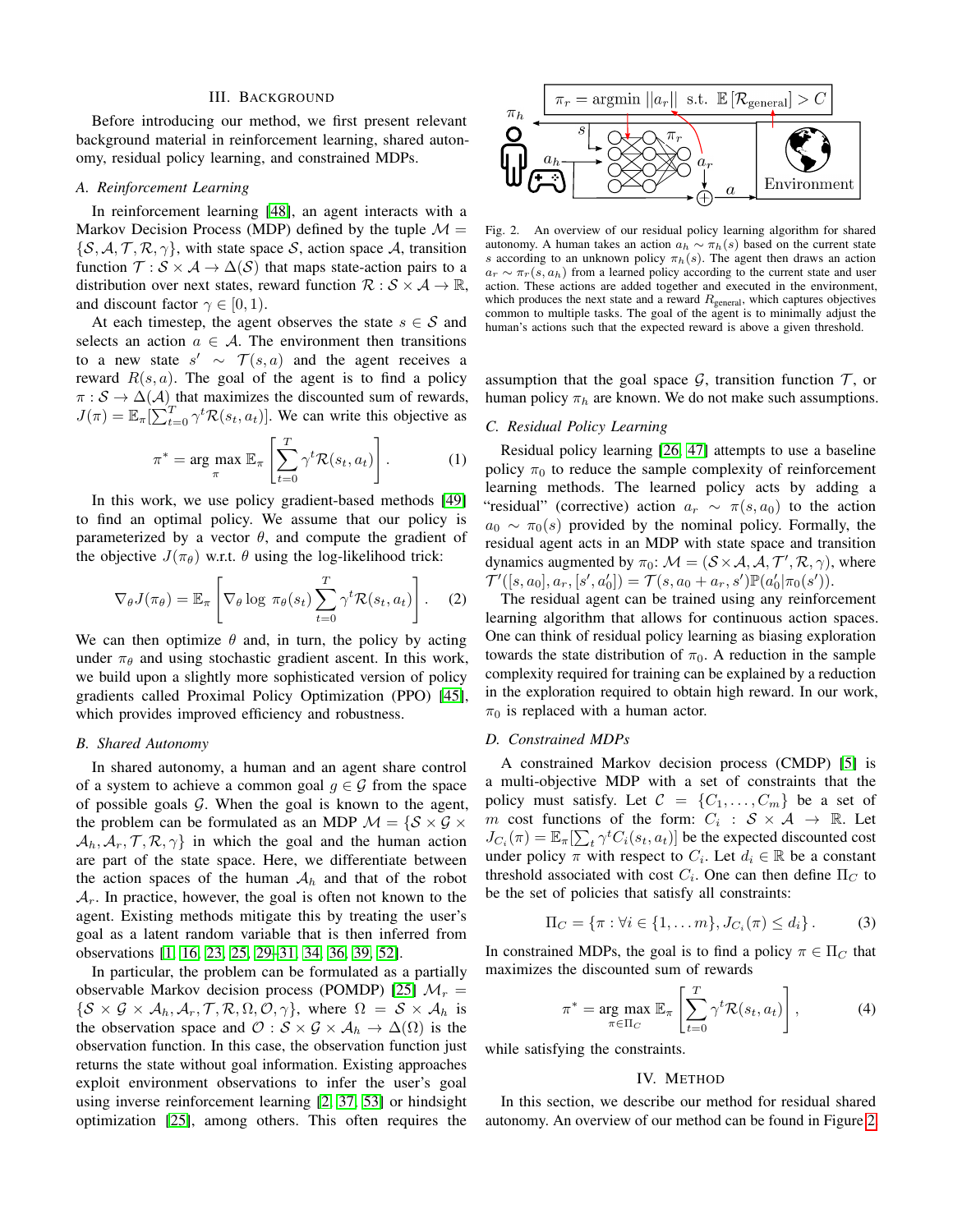#### *A. Problem Statement*

Recall from the previous section that we are operating in an MDP with the following form:  $\mathcal{M} = (\mathcal{S} \times \mathcal{G} \times \mathcal{A}_h, \mathcal{A}_r, \mathcal{T}, \mathcal{R}, \gamma)$ . When goal information is unavailable, we can think of this as a POMDP in which the current goal is hidden from the agent. Shared autonomy requires some mechanism that integrates the agent's control authority with that of the human. In this work, we formulate this arbitration in the context of residual policy learning [\[26,](#page-8-15) [47\]](#page-9-7), whereby the agent's control input takes the form of a residual correction to the human's actions,  $a = a_h + a_r$ , where  $a_h \sim \pi_h(s, g)$  and  $a_r \sim \pi_r(s, a_h)$  are actions drawn from the human and agent policies, respectively. This formulation is naturally applicable in domains with continuous action spaces and offers the additional advantage that regularizing the residual encourages the agent to endow more control authority to the human whenever possible.

In order to consider domains with environment dynamics  $\mathcal T$  that are unknown and possibly difficult to learn, we take a model-free approach to shared autonomy. To enable operation without any knowledge of the goal space  $G$ , we assume access to a set of *goal-agnostic* constraints,  $C = \{C_1, \ldots, C_m\}$ , that should be satisfied. In the case of driving, example constraints would encourage avoiding collisions, staying in the lane, etc. Enforcing the constraints to be goal-agnostic removes the need to infer the human's goal, transforming the problem from a POMDP to a CMDP.

However, there may be many ways to satisfy the given constraints, and not all of them are desirable. For example, a trivial solution to satisfying the constraint associated with avoiding collisions is to cancel the human's control to keep the vehicle stationary. We address this issue by encouraging solutions that minimize the residual (corrective) actions taken by the agent, while satisfying the constraints. Intuitively, this approach allows the agent to assist a human in whatever goal they decide to solve, while allowing the human to be responsible for all goal-directed decisions (e.g., where the car goes and what route takes). This includes situations in which the human changes goals arbitrarily or makes up entirely new goals (e.g., pulling into a parking space).

Formally, given an unknown human policy  $\pi_h$ , a set of constraints  $C = \{C_1, \ldots, C_m\}$ , and a set of corresponding thresholds  $\mathcal{D} = \{d_1, \ldots, d_m\}$ , we learn the agent's policy  $\pi_r(s, a_h)$  by optimizing the following objective:

$$
\pi_r^* = \underset{\pi_r}{\arg \min} \mathbb{E}_{\pi_r, \pi_h} [\|a_r\|]
$$
\n
$$
\text{s.t. } \forall_i \mathbb{E}_{\pi_r, \pi_h} [C_i(s, a_h + a_r)] > d_i \tag{5}
$$

While our formulation is applicable to arbitrary constraints, we focus on the setting in which all constraints can be expressed in a single goal-agnostic reward function:  $\mathcal{R}_{\text{general}}^{-1}$  $\mathcal{R}_{\text{general}}^{-1}$  $\mathcal{R}_{\text{general}}^{-1}$ . We assume access to  $\mathcal{R}_{\text{general}}$  and maintain a single constraint on the return:

$$
\pi_r^* = \underset{\pi_r}{\arg \min} \mathbb{E}_{\pi_r, \pi_h} [\|a_r\|]
$$
\n
$$
\text{s.t. } J(\pi_r) > d
$$
\n(6)

<span id="page-3-0"></span><sup>1</sup>While we focus on "goal-agnostic" constraints, it is possible to include goal-specific information if desired.

## Algorithm 1: Constrained Residual Shared Autonomy

Initialize  $\pi_r^{\theta}$ ,  $\lambda$ Initialize learning rates  $\alpha_{\theta}$  and  $\alpha_{\lambda}$ Initialize rollout length T. while *not converged* do for  $t \in \{1, \ldots, T\}$  do Sample  $a_h^t \sim \hat{\pi}_h(s_t)$ . Sample  $a_r^t \sim \pi_r^\theta(s_t, a_h^t)$ . Execute action  $a_t = a_h^t + a_r^t$  in environment. Observe  $s_{t+1}$  and  $r_t$ . end Estimate losses  $L_{\theta}(\theta, \lambda)$  and  $L_{\lambda}(\theta, \lambda)$  using  $\{s_1, \ldots, s_T\}, \{a_r^1, \ldots, a_r^T\}, \text{ and } \{r_1, \ldots, r_T\}.$  $\theta \leftarrow \theta - \alpha_{\theta} \nabla_{\theta} L_{\theta}(\theta, \lambda)$  $\lambda \leftarrow \lambda + \alpha_{\lambda} \nabla_{\lambda} L_{\lambda}(\theta, \lambda)$ end

where  $J(\pi_r) = \mathbb{E}_{\pi_r, \pi_h} [\sum_t \gamma^t \mathcal{R}_{\text{general}}(s_t, a_h^t + a_r^t)].$  Writing out the Lagrangian of the above optimization problem, we obtain the following objective:

$$
\pi_r^* = \underset{\pi_r}{\text{arg min}} \max_{\lambda \ge 0} \left\{ \mathbb{E}_{\pi_r, \pi_h} \left[ \left\| a_r \right\| \right] + \lambda \left( d - J(\pi_r) \right) \right\} \quad (7)
$$

where  $\lambda$  is the Lagrangian multiplier.

#### *B. Constrained Residual PPO for Shared Control*

<span id="page-3-1"></span>We simultaneously solve for  $\lambda^*$  and  $\pi_r^*$  using a constrained version of Proximal Policy Optimization (PPO) [\[45\]](#page-9-5). Specifically, we parameterize  $\pi_r$  in terms of a vector  $\theta$ , denoted as  $\pi_r^{\theta}$ . We then optimize over these parameters  $\theta$  by minimizing the following objective with stochastic gradient descent:

$$
L_{\theta}(\theta,\lambda) = \frac{1}{1+\lambda} \mathbb{E}_{\pi_r^{\theta},\pi_h} \left[ ||a_r|| \right] + \frac{\lambda}{1+\lambda} L_{\text{PPO}}(\pi_r^{\theta}), \quad (8)
$$

where  $L_{\text{PPO}}$  is the surrogate object used in the PPO algorithm. We simultaneously optimize  $\lambda$  by maximizing the following objective with stochastic gradient ascent:

$$
L_{\lambda}(\theta, \lambda) = \text{softplus}(\lambda)(d - J(\pi_r^{\theta})), \tag{9}
$$

where softplus $(x) = \log(1 + e^x)$  constrains  $\lambda$  to be positive. See Algorithm [1](#page-3-1) for details.

## *C. Learning with a Human*

Up until this point, we have ignored the effects of  $\pi_h$  on our algorithm. While it is possible to train with a human in the loop, the sample complexity of model-free reinforcement learning can be prohibitive, particularly with on-policy methods such as PPO. In order to reduce the cost of and speed up training, we train the shared autonomy agent using a surrogate policy  $\hat{\pi}_h$  in place of the human policy. This has been done with other model-free shared autonomy methods [\[41\]](#page-9-3). There are many ways to formulate this surrogate policy, which we believe should exhibit the following characteristics. First, when possible, we would like the agent to be able to assist several humans without the need to specialize or fine-tune to each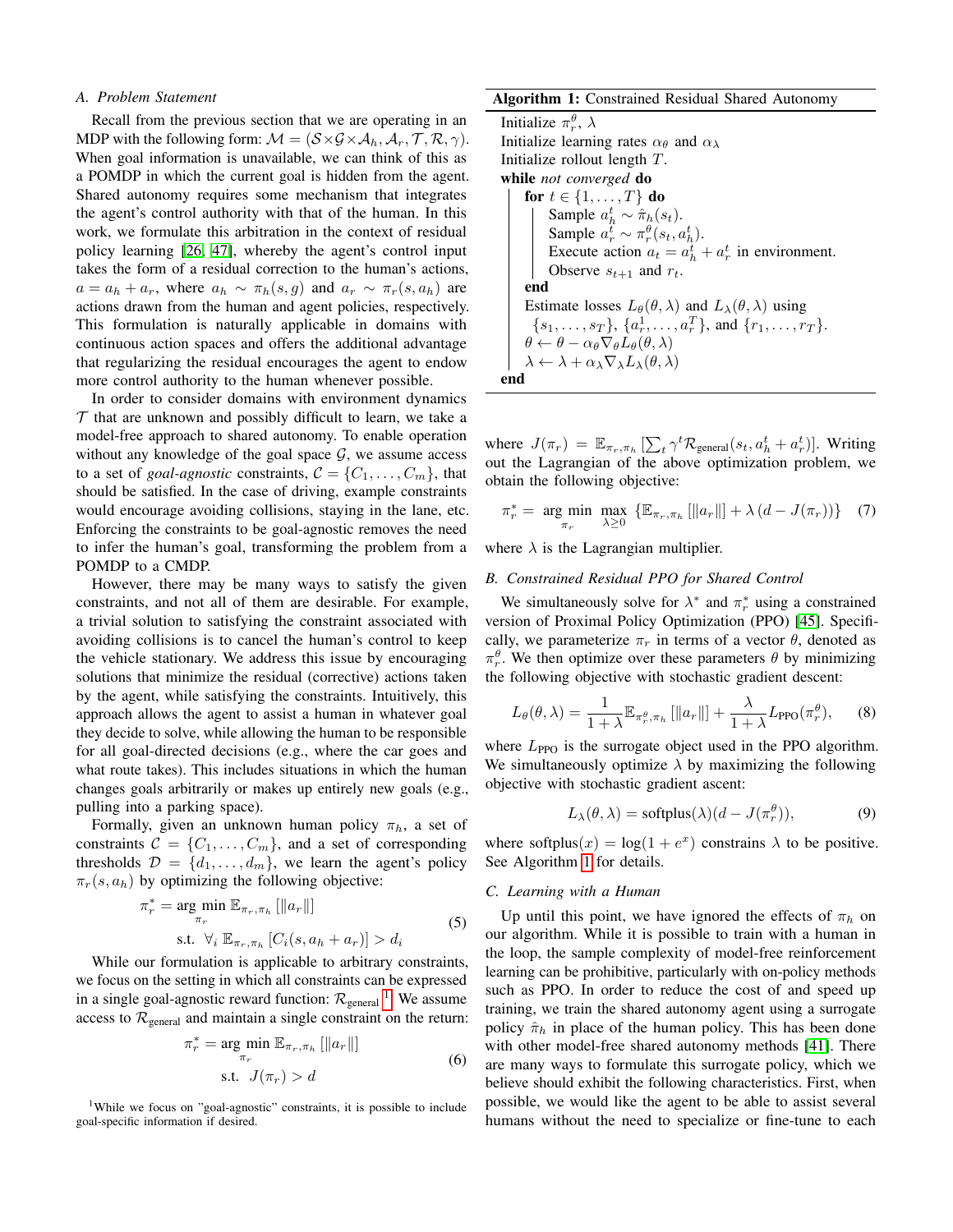

<span id="page-4-0"></span>Fig. 3. A visualization of the three continuous control environments that we use for evaluation. In Lunar Lander (left), the goal is to land between the two flags. The goal in Lunar Reacher (center) is to fly to the red circle. The goal in Drone Reacher (right) is to fly to the red sphere.

individual. Therefore, we want a surrogate policy that exhibits a diverse set of human-like strategies. Second, as mentioned earlier, we would like the agent to generalize across goals. Therefore, the surrogate policy should encourage the agent to explore the state space as much as possible.

Following these desiderata, we design a surrogate human policy by imitating a set of human actors. Specifically, we asked several people (9 for Lunar Lander and 14 for Drone Reacher) to perform the task and then trained a surrogate agent for each participant using behavioral cloning [\[9\]](#page-8-31). We then used all of the models to train our agent, switching between them periodically during training. Despite the fact that the learned models performed very poorly on the given tasks, we found this approach to greatly improve the robustness of the agent over other surrogates, such as using an optimal policy or an optimal policy that has been handicapped to be more "humanlike" (i.e., by adding noise or by adding latency by forcing it to repeat actions), as has been done elsewhere [\[41\]](#page-9-3).

## V. RESULTS

We evaluate the effectiveness of our shared autonomy algorithm through three control tasks (Fig. [3\)](#page-4-0):

LUNAR LANDER: A 2D continuous control environment from OpenAI Gym [\[12\]](#page-8-32). The goal of the game is to land a small spaceship at a specified location on an uneven ground without crashing. The terrain, goal location, and initial velocity vary randomly between episodes. Each episode ends when the spaceship lands and becomes idle, crashes, flies out of bounds, or a timeout of 1000 steps is reached. The state space is 8 dimensional, consisting of the position, velocity, angular position, angular velocity, and whether or not each leg is in contact with the ground. The two-dimensional action space consists of vertical and lateral thrusts, both of which are continuous.  $\mathcal{R}_{\text{general}}$  penalizes crashing, going out of bounds, and has a small penalty on fuel usage. A shaping term encourages exploration of policies that have low velocity and stay upright.  $\mathcal{R}_g$  rewards landing at the goal. For all three tasks,  $\mathcal{R}_g$  is only used to train the surrogate human policies.

LUNAR REACHER: A modified version of Lunar Lander. The state and action spaces as well as the dynamics remain the same, but the goal is now to fly to a specified target. We use this task to test the generalization of our trained agents across a wider range of goals.  $\mathcal{R}_{\text{general}}$  is the same as Lunar Lander

and  $\mathcal{R}_g$  rewards the agent for reaching the target. A similar environment was designed and used by Broad et al. [\[10\]](#page-8-9).

DRONE REACHER: A simulated environment in which a human must fly a 6-DOF quadrotor to a random floating target. The state space is 15-dimensional, encoding the drone's position, orientation, linear velocity, and angular velocity, and the goal position. The action space is four-dimensional and continuous, including thrust along the z-axis of the drone and torque along the  $x$ -,  $y$ -, and  $z$ -axes of the drone. The simulator applies a small amount of random force and torque to the drone to emulate external disturbances (e.g., wind gusts). Each episode ends when the target is reached, the drone crashes or flies out of bounds, or a timeout is reached.  $\mathcal{R}_{\text{general}}$  penalizes crashing and going out of bounds. It also has a shaping term to encourage exploration of policies that have low velocity and achieve level flight (pitch and roll near zero).  $\mathcal{R}_{g}$  rewards the agent for reaching the target.

In all three domains, we refer to the human operator as the *pilot* and the agent as the *copilot*. We evaluate the effectiveness of our copilots both quantitatively and qualitatively. To do so, we compare the performance of different simulated pilots when operating with and without the assistance of a copilot, and by conducting experiments in which human subjects are asked to complete the various tasks with and without assistance.

We emphasize that in every domain, we train the copilot with no knowledge of the specific task objectives and that the same copilot is used for all pilots. We do not fine-tune or otherwise specialize the copilot for a given pilot or task.

#### *A. Experimental Details*

We first collect user demonstrations for each environment to train our surrogate human policies. For Lunar Lander, we collected 100 episodes from 9 participants. All participants were allowed to familiarize themselves with the environment for as long as they wanted before data was collected. For Drone Reacher, we collected 30 episodes from 14 participants in the same manner. We then train a three-layer neural network with 128 hidden units per layer using behavioral cloning to imitate each participant. Importantly, participants were novices and the imitation agents learned to make "human-like" errors, which is valuable when training the copilot. While training the copilot, our surrogate human policy  $\hat{\pi}_h$  randomly switched between imitation agents at each timestep with probability 0.001.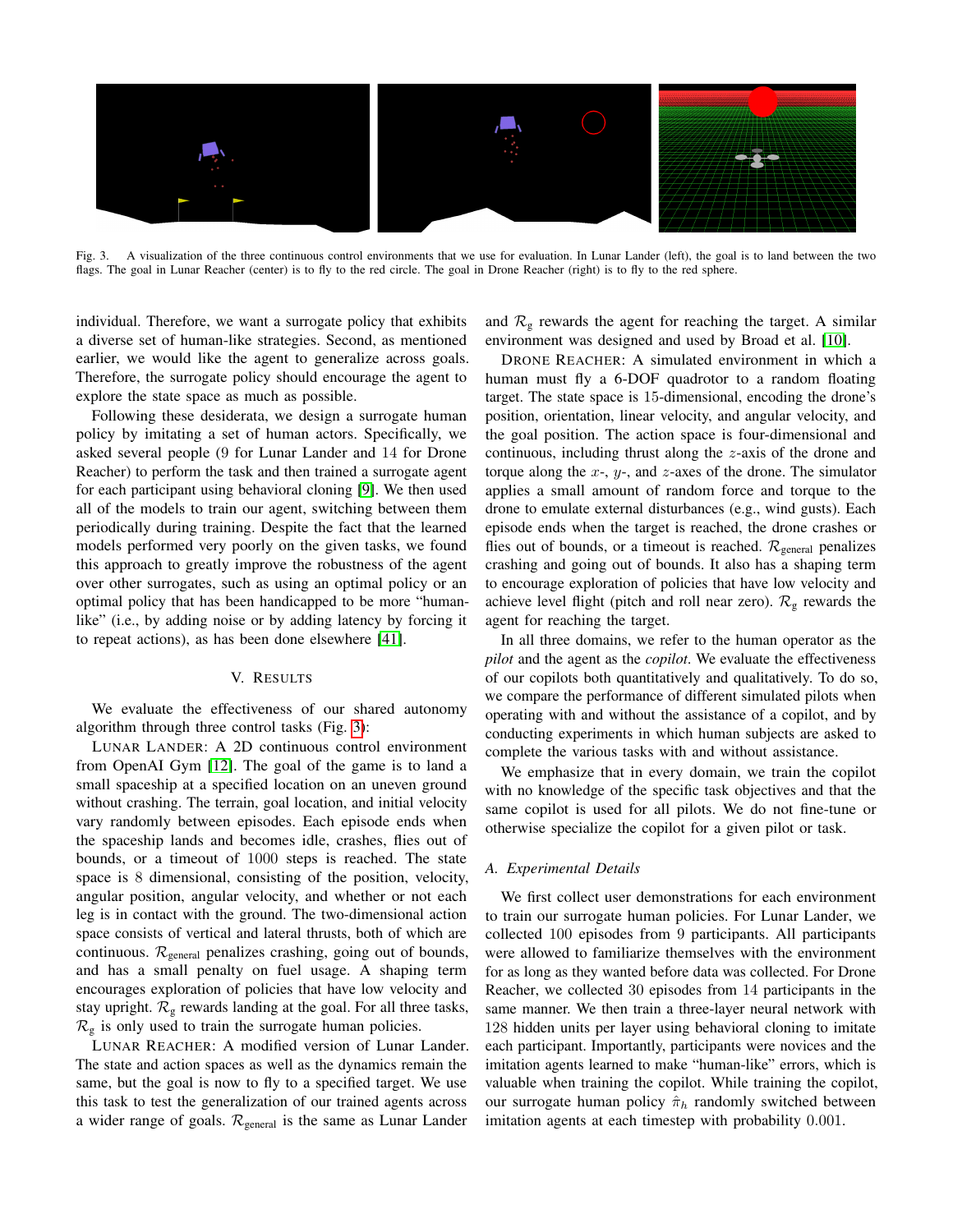| Success Rate |                |                |                    | Crash Rate   |                        |                |                    | Reward       |                |                |                    |
|--------------|----------------|----------------|--------------------|--------------|------------------------|----------------|--------------------|--------------|----------------|----------------|--------------------|
| Copilot      | Laggy<br>Pilot | Noisy<br>Pilot | Imitation<br>Pilot | Copilot      | $\text{Lagy}$<br>Pilot | Noisy<br>Pilot | Imitation<br>Pilot | Copilot      | Laggy<br>Pilot | Noisy<br>Pilot | Imitation<br>Pilot |
| None         | 0.389          | 0.199          | 0.003              | None         | 0.567                  | 0.794          | 0.996              | None         | 86             | 74             | $-145$             |
| Laggy        | 0.552          | 0.493          | 0.009              | Laggy        | 0.397                  | 0.495          | 0.988              | Laggy        | 154            | 147            | $-104$             |
| <b>Noisy</b> | 0.828          | 0.866          | 0.147              | <b>Noisy</b> | 0.073                  | 0.036          | 0.481              | <b>Noisy</b> | 242            | 250            | $-85$              |
| Imitation    | 0.624          | 0.602          | 0.003              | Imitation    | 0.293                  | 0.161          | 0.015              | Imitation    | 186            | 170            | $-101$             |
|              |                |                |                    |              | <b>TABLE I</b>         |                |                    |              |                |                |                    |

LUNAR LANDER PERFORMANCE

<span id="page-5-0"></span>

| Success Rate |                |                |                    | Crash Rate |                |                |                    | Reward    |                |                |                    |
|--------------|----------------|----------------|--------------------|------------|----------------|----------------|--------------------|-----------|----------------|----------------|--------------------|
| Copilot      | Laggy<br>Pilot | Noisv<br>Pilot | Imitation<br>Pilot | Copilot    | Laggy<br>Pilot | Noisv<br>Pilot | Imitation<br>Pilot | Copilot   | Laggy<br>Pilot | Noisy<br>Pilot | Imitation<br>Pilot |
| None         | 0.676          | 0.772          | 0.018              | None       | 0.234          | 0.212          | 0.900              | None      | $-24$          | $-25$          | $-109$             |
| Laggy        | 0.060          | 0.008          | 0.005              | Laggy      | 0.008          | 0.075          | 0.183              | Laggy     | $-0.3\,$       | $-7.7$         | $-19$              |
| <b>Noisy</b> | 0.700          | 0.917          | 0.004              | Noisv      | 0.202          | 0.002          | 0.758              | Noisy     | $-21$          | 5.5            | $-82$              |
| Imitation    | 0.686          | 0.868          | 0.003              | Imitation  | 0.200          | 0.002          | 0.001              | Imitation | $-21$          | 5.9            | $-0.1$             |

TABLE II

DRONE PERFORMANCE

<span id="page-5-1"></span>We model the copilot as a three-layer neural network with 128 hidden units per layer. The network has two heads, one for the policy (outputting the mean and variance of a Gaussian distribution) and one for the value function. We trained the network according to the procedure outlined in Algorithm [1](#page-3-1) for 100 M timesteps. As with other residual policy learning approaches, we use a warm-up period of 100 K timesteps in which the copilot outputs zeros and the network is trained to estimate the value function of the surrogate pilot. We decayed the learning rates  $\alpha_{\theta}$  and  $\alpha_{\lambda}$  every 20 M timesteps by a factor the lear of  $\sqrt{.1}$ .

To generate simulated pilots, we trained an RL agent for each task using PPO [\[45\]](#page-9-5) for Drone Reacher and TD3 [\[19\]](#page-8-33) for Lunar Lander. We then handicap the trained pilots in a similar fashion to Reddy et al. [\[41\]](#page-9-3) to create a *Laggy Pilot* and a *Noisy Pilot*. The laggy pilot is forced to repeat its previous action with probability 0.8. The noisy pilot takes a uniform random action with probability 0.5 and otherwise takes an action drawn from the optimal policy.

## *B. Effects of Diverse Pilots in Lunar Lander Domain*

We first test our method with a variety of simulated agents on the Lunar Lander domain. Our goal is to understand the extent to which our copilots can assist different pilots as well as the effect that different surrogate human models have on training. To this end, we train separate copilots with each of the three surrogate human policies: a laggy pilot, a noisy pilot, and an imitation learning pilot. We identify copilots according to the pilot with which they are trained (e.g., *laggy copilot*). We then compare the performance of the laggy, noisy, and imitation pilots when operating with each copilot as well as with no assistance. We evaluate each pilot-copilot team for 1000 episodes. Detailed results can be found in Table [I.](#page-5-0)

Across all pilot and copilot pairs, pilots perform better in terms of all three metrics when operating with the assistance

of our copilot than they do without assistance. Perhaps unsurprisingly, we find that the laggy and imitation pilots perform best when paired with the associated copilot. However, we found that the noisy copilot improved the performance of the laggy pilot significantly more than the laggy copilot. We hypothesize that the noisy pilot provides greater diversity during training, which leads to a superior copilot. Interestingly, Reddy et al. [\[41,](#page-9-3) Table 1] observed a similar phenomenon for the crash rate of their similarly defined laggy and noisy copilots. Additionally, we find that only the imitation copilot is able to prevent the imitation pilot from crashing. We explored training a copilot on a mixture of all three pilots, but initial experiments showed little improvement. We found slight performance gains for the laggy and noisy pilots, but a significant increase in the crash rate of the imitation pilot.

The above results empirically demonstrate that the pilot used during training has a large impact on the effectiveness of the copilot, which may pose challenges for our method on more complex tasks. There is a need for a training pilot that is "similar enough" to pilots seen at test time, and that simple human models like the laggy and noisy pilots do not effectively capture "human-like" behavior. Given that humans often adapt their behavior to robotic assistants, creating good human models can be a challenge. Future work might focus on how to make the copilot robust to any pilot it might encounter.

#### *C. Effects of Diverse Pilots in Drone Reacher Domain*

In an effort to understand the effectiveness of our shared autonomy framework on more complex tasks, we train and evaluate different assistants in the Drone Reacher environment. Again, our goal is to see how well our copilots can assist different pilots and what effect the surrogate human model has on training. We evaluate each pilot-copilot team for 1000 episodes. Detailed results can be found in Table [II.](#page-5-1)

Again, we find that for most pilot and copilot pairs, pilots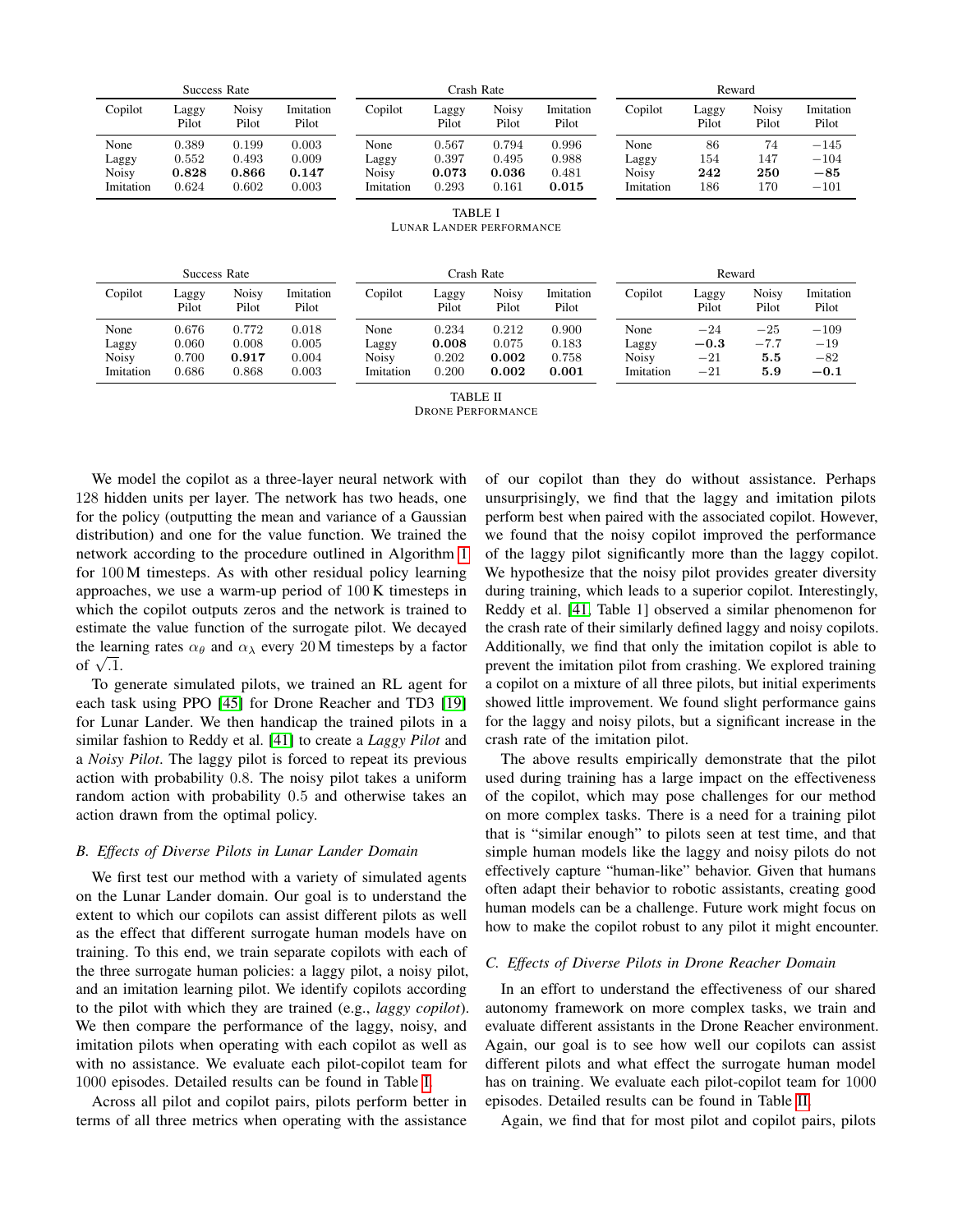<span id="page-6-4"></span><span id="page-6-3"></span>

<span id="page-6-5"></span>Fig. 4. A comparison of the performance of human pilots with and without the assistance of our shared autonomy agent in the Lunar Lander, Lunar Reacher, and Drone Reacher domains. In each case, we see a significant increase in the success rate and a corresponding decrease in the crash rate when piloting the vehicle with the assistance of our agent.

perform better when operating with the assistance of a copilot than they do without assistance. However, we find that the noisy and imitation copilots are only marginally able to improve the performance of the laggy pilot. Additionally, the laggy copilot helps by providing a strong stabilizing force, preventing crashes at the expense of successes. However, even with this conservative approach, the laggy copilot is not able to completely prevent the imitation pilot from crashing. Only the imitation copilot is able to fully stabilize the imitation pilot. This matches the result from the Lunar Lander experiments, highlighting the need for selecting a training pilot that is sufficiently similar to pilots seen at test time.

## *D. Human Evaluation with Lunar Lander*

We perform a series of experiments to evaluate the effectiveness of our shared autonomy agent when used to assist human pilots. For the shared autonomy agent, we use the Lunar Lander copilot that was trained with the imitation learning pilot. We did not fine-tune or otherwise specialize the copilot to the participants in any way. In addition to Lunar Lander, we additionally asked users to perform the Lunar Reacher task, where the goal is to fly the spaceship to a randomly chosen floating position. This task requires different strategies that were not observed during training, i.e., flying to a top corner of the screen. Our copilot has no knowledge of which task the user is performing.

We recruited 16 participants (all male, average age of 26) to perform the evaluation. We manipulate two variables: the task (Lunar Lander or Lunar Reacher) and the copilot. We ask users to interact with one of two assistants in each episode, one being our learned copilot and the other being a placebo copilot that does not modify their actions (i.e.,  $a_r \equiv 0$ ). The

<span id="page-6-1"></span><span id="page-6-0"></span>

<span id="page-6-2"></span>Fig. 5. Participants' response statistics for the human evaluation experiments for [\(a\)](#page-6-0) Lunar Lander [\(b\)](#page-6-1) Lunar Reacher and [\(c\)](#page-6-2) Drone Reacher domains.

identity of the copilot is not known to user. To remove the confounding effect of the participants improving as they play, we randomize both the order of the tasks as well as the order of the copilots. Before each task, we allow the participant to practice without a copilot for 10 episodes, with the option to practice for another 10 episodes. We then allow the participant to practice with a copilot in the same way. Finally, we test the performance of the pilot-copilot pair over 20 episodes. We repeat the process for each copilot and task.

We measure the performance of the copilot both quantitatively and qualitatively. Quantitatively, we compare the success and crash rates of each pilot-copilot team. Qualitatively, we ask participants to rank their agreement with five statements about each assistant as well as five statements comparing the two assistants. Absolute statements declared that a copilot was "helpful," "responsive," "trustworthy," "collaborated well," and "performed consistently." Relative statements declared that one copilot "made the task easier," "was easier to learn," "was more helpful," "was preferred over," and "was trusted more" than the other copilot. With all statements, the copilots were identified only as "copilot A" and "copilot B". Participants reported their agreement on a five-point Likert scale.

Figure [4\(a\)](#page-6-3) visualizes the performance statistics for the Lunar Lander task. We find that our copilot significantly increases the success rate of the participants while also decreasing the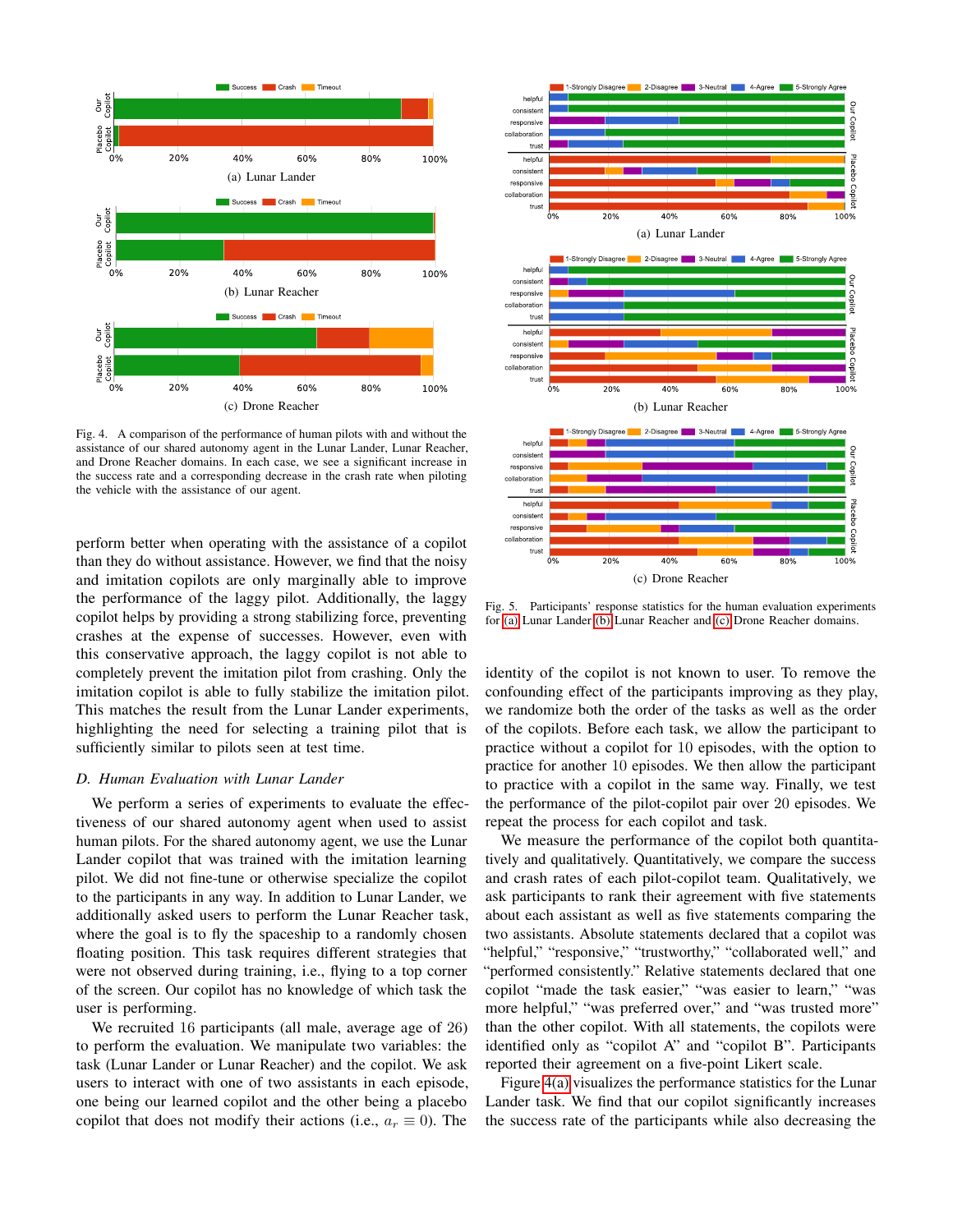crash rate compared to the no-assistance setting. We perform a Welch  $t$ -test for the success rate of each participant and find a maximum p-value across participants of  $p = 1.02 \times 10^{-5}$ . Therefore, we can easily reject the null hypothesis that our copilot has no effect on performance. Qualitatively, as depicted in Figure [5\(a\),](#page-6-0) participants scored our copilot higher than the placebo in terms of helpfulness ( $p = 2 \times 10^{-23}$ ), consistency ( $p = 0.006$ ), responsiveness ( $p = 7 \times 10^{-5}$ ), trustworthiness ( $p = 3 \times 10^{-19}$ ), and sense of collaboration  $(p = 5 \times 10^{-19})$ . Interestingly, participants rated our copilot higher on consistency even though the placebo copilot very consistently did nothing. One explanation for this might be the participants' unfamiliarity with the environment dynamics.

We find similar results in the Lunar Reacher environment (Fig. [4\(b\)\)](#page-6-4), showing that our copilot is able to generalize across both tasks, despite having no explicit or implicit knowledge of the task. A Welch t-test for the success rate of each participant yields a maximum p-value across participants of  $p = 0.004$ . We find similar p-values for each qualitative question (Fig. [5\(c\)\)](#page-6-2) except for consistency, which is barely significant ( $p = 0.03$ ).

Additionally, in both Lunar Lander and Lunar Reacher, participants agreed strongly with comparative statements in favor of our copilot over the placebo. In Lunar Lander, every participant agreed (score of 4 or 5) that our copilot compared favorably to the placebo. In Lunar Reacher, there was unanimous agreement for comparative statements of ease, helpfulness, and trustworthiness.

We also find that our method compares favorably to Reddy et al. [\[41\]](#page-9-3) in the Lunar Lander environment. Unlike our framework, [\[41\]](#page-9-3) require access to the task reward function. Further, they fine-tune their copilot to each participant. Additionally, our human pilots had an average success rate of 90% while participants in [\[41,](#page-9-3) Fig. 3] succeeded between 30% and 80% of the time. We emphasize that this is *not* a strict comparison due to two main differences in the Lunar Lander environment: we use a continuous action space while their action space is discrete, and they make the environment easier by modifying the vehicle's legs to make it more resistant to crashing on impact with the ground.

#### *E. Human Evaluation with Drone Reacher*

We performed a similar human evaluation in the Drone Reacher environment with 16 participants (14 male and 2 female, average age of 27). We again test our copilot trained with the imitation learning surrogate human policy. We compare the participants' performance when operating the drone with our learned copilot and a placebo copilot (i.e.,  $a_r \equiv 0$ ). In order to remove the confounding effect of the participants improving as they play, we randomize the order in which participants interact with each copilot. The structure of this evaluation is the same as that of Lunar Lander and Lunar Reacher: participants were evaluated with our copilot and a placebo copilot for 20 episodes, after practicing alone and with both copilots. At the conclusion, participants were asked to rate their agreement with the same five absolute and five comparative statements.

As evident in Figure [4\(c\),](#page-6-5) we find that our copilot increases the success rate of the participants while significantly decreasing the crash rate compared to the placebo copilot. We perform a Welch t-test for the success and crash rates of each participant. We find that at a confidence level of  $p = 0.05$ , 7 participants significantly improved their success rate and 11 participants significantly improved their crash rate. Qualitatively, we found that participants scored our copilot higher than the placebo in terms of helpfulness ( $p = 0.0005$ ), trustworthiness ( $p = 0.01$ ), and sense of collaboration ( $p = 0.0004$ ). Additionally, participants agreed with comparative statements in favor of our copilot over the placebo, giving an average score of 4 or greater for all measures. One common observation was that our copilot often overrode user commands in favor of stabilizing the drone, leading to more timeouts at the task.

## VI. CONCLUSION

We have proposed a residual policy learning framework for shared autonomy with continuous action spaces. Our method does not assume knowledge of the environment dynamics, the space of possible goals, user policies, or require any task specific-knowledge. We only assume that there exists some reward function  $\mathcal{R}_{general}$  that expresses goal-agnostic objectives common to a diversity of tasks. Our method learns an assistive agent optimized to minimize its interference while satisfying a predefined set of constraints on the goal-agnostic reward. This effectively endows the human with the responsibility for goal-specific actions, while allowing the agent to correct these actions when they would violate a goal-agnostic constraint.

We evaluated our method on three continuous control tasks: Lunar Lander, Lunar Reacher, and Drone Reacher (a reaching task with a quadrotor drone simulator). We find that our learned agents greatly improve the performance of both simulated actors and human operators. Additionally, humans qualitatively rank our agent significantly higher than a placebo agent that does not provide assistance.

One limitation of our work is the need for a human model during training. This can be difficult to engineer given that humans adapt their behavior to the assistant. A possible direction for future work is to make the learned agent less sensitive to the human model used during training and therefore make it more robust to different users and tasks. Additionally, the model-free nature of our framework brings with it greater sample complexity. While similar model-free shared autonomy methods have been shown to be applicable to real hardware [\[41\]](#page-9-3), future work will explore recent results in sim-to-real transfer for complex control tasks [\[38,](#page-9-17) [50\]](#page-9-6) as a means of extending our method to physical robots. Further, while we tested our algorithm in environments that required stabilizing flight, our algorithm could be applied to other applications such as assisted driving or manipulation.

## ACKNOWLEDGMENTS

This work was supported in part by the National Science Foundation under Grant No. 1830660.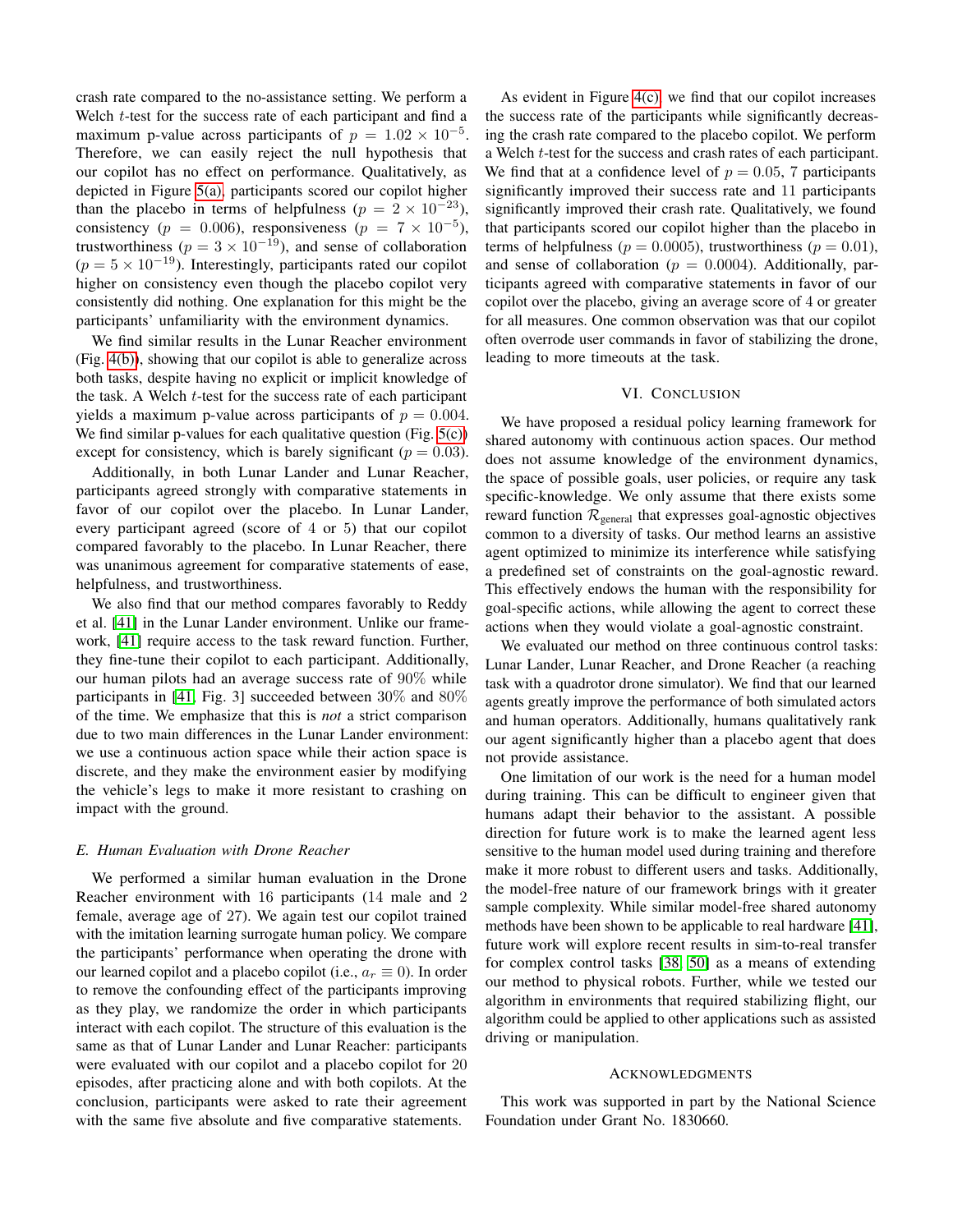#### REFERENCES

- <span id="page-8-22"></span>[1] Daniel Aarno, Staffan Ekvall, and Danica Kragic. Adaptive virtual fixtures for machine-assisted teleoperation tasks. In *Proceedings of the IEEE International Conference on Robotics and Automation (ICRA)*, April 2005.
- <span id="page-8-26"></span>[2] Pieter Abbeel and Andrew Y. Ng. Apprenticeship learning via inverse reinforcement learning. In *Proceedings of the International Conference on Machine Learning (ICML)*, July 2004.
- <span id="page-8-0"></span>[3] David A Abbink, Tom Carlson, Mark Mulder, Joost C.F. de Winter, Farzad Aminravan, Tricia L. Gibo, and Erwin R Boer. A topology of shared control systems—finding common ground in diversity. *IEEE Transactions on Human-Machine Systems*, 48(5), 2018.
- <span id="page-8-1"></span>[4] Peter Aigner and Brenan McCarragher. Human integration into robot control utilising potential fields. In *Proceedings of the IEEE International Conference on Robotics and Automation (ICRA)*, April 1997.
- <span id="page-8-30"></span>[5] Eitan Altman. *Constrained Markov decision processes*, volume 7. CRC Press, 1999.
- <span id="page-8-27"></span>[6] Alexander Amini, Liam Paull, Thomas Balch, Sertac Karaman, and Daniela Rus. Learning steering bounds for parallel autonomous systems. In *Proceedings of the IEEE International Conference on Robotics and Automation (ICRA)*, May 2018.
- <span id="page-8-28"></span>[7] Sterling J Anderson, Sisir B Karumanchi, and Karl Iagnemma. Constraint-based planning and control for safe, semi-autonomous operation of vehicles. In *Proceedings of the IEEE Intelligent Vehicles Symposium*, June 2012.
- <span id="page-8-18"></span>[8] Brenna D. Argall. Modular and adaptive wheelchair automation. In *Proceedings of the International Symposium on Experimental Robotics (ISER)*. Springer, 2016.
- <span id="page-8-31"></span>[9] Michael Bain. A framework for behavioural cloning. In *Machine Intelligence 15*, 1995.
- <span id="page-8-9"></span>[10] Alexander Broad, Todd Murphey, and Brenna Argall. Learning models for shared control of human-machine systems with unknown dynamics. In *Proceedings of Robotics: Science and Systems (RSS)*, July 2018.
- <span id="page-8-23"></span>[11] Alexander Broad, Todd Murphey, and Brenna Argall. Highly parallelized data-driven MPC for minimal intervention shared control. In *Proceedings of Robotics: Science and Systems (RSS)*, June 2019.
- <span id="page-8-32"></span>[12] Greg Brockman, Vicki Cheung, Ludwig Pettersson, Jonas Schneider, John Schulman, Jie Tang, and Wojciech Zaremba. OpenAI Gym, 2016.
- <span id="page-8-20"></span>[13] Jacob W. Crandall and Michael A. Goodrich. Characterizing efficiency of human robot interaction: A case study of sharedcontrol teleoperation. In *Proceedings of the IEEE/RSJ International Conference on Intelligent Robots and Systems (IROS)*, September–October 2002.
- <span id="page-8-16"></span>[14] Thomas Debus, Jeffrey Stoll, Robert D. Howe, and Pierre Dupont. Cooperative human and machine perception in teleoperated assembly. In *Proceedings of the International Symposium on Experimental Robotics (ISER)*, 2000.
- <span id="page-8-2"></span>[15] Anca D. Dragan and Siddhartha S. Srinivasa. Formalizing assistive teleoperation. In *Proceedings of Robotics: Science and Systems (RSS)*, June 2012.
- <span id="page-8-3"></span>[16] Anca D. Dragan and Siddhartha S. Srinivasa. A policy-blending formalism for shared control. *International Journal of Robotics Research*, 32(7), 2013.
- <span id="page-8-11"></span>[17] Yan Duan, Xi Chen, Rein Houthooft, John Schulman, and Pieter Abbeel. Benchmarking deep reinforcement learning for continuous control. In *Proceedings of the International Conference on Machine Learning (ICML)*, 2016.
- <span id="page-8-29"></span>[18] Stephen M. Erlien, Susumu Fujita, and Joseph Christian Gerdes. Shared steering control using safe envelopes for obstacle avoidance and vehicle stability. *IEEE Transactions on Intelligent*

*Transportation Systems*, 17(2), February 2016.

- <span id="page-8-33"></span>[19] Scott Fujimoto, Herke van Hoof, and David Meger. Addressing function approximation error in actor-critic methods. *arXiv preprint arXiv:1802.09477*, 2018.
- <span id="page-8-19"></span>[20] Mahmoud Ghorbel, Joelle Pineau, Richard Gourdeau, Shervin Javdani, and Siddhartha Srinivasa. A decision-theoretic approach for the collaborative control of a smart wheelchair. *International Journal of Robotics Research*, 2017.
- <span id="page-8-4"></span>[21] Ray C. Goertz. Manipulators used for handling radioactive materials. *Human Factors in Technology*, 1963.
- <span id="page-8-5"></span>[22] Matthew C Gombolay, Reymundo A Gutierrez, Giancarlo F Sturla, and Julie A Shah. Decision-making authority, team efficiency and human worker satisfaction in mixed human robot teams. In *Proceedings of Robotics: Science and Systems (RSS)*, July 2014.
- <span id="page-8-7"></span>[23] Kris Hauser. Recognition, prediction, and planning for assisted teleoperation of freeform tasks. *Autonomous Robots*, 35(4), 2013.
- <span id="page-8-6"></span>[24] Guy Hoffman and Cynthia Breazeal. Effects of anticipatory action on human-robot teamwork efficiency, fluency, and perception of team. In *Proceedings of the ACM/IEEE International Conference on Human-Robot Interaction (HRI)*, March 2007.
- <span id="page-8-8"></span>[25] Shervin Javdani, Siddhartha S. Srinivasa, and J. Andrew Bagnell. Shared autonomy via hindsight optimization. *arXiv:1503.07619*, 2015.
- <span id="page-8-15"></span>[26] Tobias Johannink, Shikhar Bahl, Ashvin Nair, Jianlan Luo, Avinash Kumar, Matthias Loskyll, Juan Aparicio Ojea, Eugen Solowjow, and Sergey Levine. Residual reinforcement learning for robot control. In *Proceedings of the IEEE International Conference on Robotics and Automation (ICRA)*, May 2019.
- <span id="page-8-14"></span>[27] Dae-Jin Kim, Rebekah Hazlett-Knudsen, Heather Culver-Godfrey, Greta Rucks, Tara Cunningham, David Portee, John Bricout, Zhao Wang, and Aman Behal. How autonomy impacts performance and satisfaction: Results from a study with spinal cord injured subjects using an assistive robot. *IEEE Transactions on Systems, Man, and Cybernetics, Part A: Systems and Humans*, 42(1), 2011.
- <span id="page-8-17"></span>[28] Hyun K. Kim, J. Biggs, W. Schloerb, M. Carmena, Mikhail A. Lebedev, Miguel A.L. Nicolelis, and Mandayam A. Srinivasan. Continuous shared control for stabilizing reaching and grasping with brain-machine interfaces. *IEEE Transactions on Biomedical Engineering*, 53(6), 2006.
- <span id="page-8-21"></span>[29] Jonathan Kofman, Xianghai Wu, Timothy J Luu, and Siddharth Verma. Teleoperation of a robot manipulator using a visionbased human-robot interface. *IEEE Transactions on Industrial Electronics*, 52(5), 2005.
- [30] Hema S. Koppula and Ashutosh Saxena. Anticipating human activities using object affordances for reactive robotic response. In *Proceedings of Robotics: Science and Systems (RSS)*, June 2013.
- <span id="page-8-24"></span>[31] Danica Kragic, Panadda Marayong, Ming Li, Allison M. Okamura, and Gregory D. Hager. Human-machine collaborative systems for microsurgical applications. *International Journal of Robotics Research*, 24(9), 2005.
- <span id="page-8-12"></span>[32] Sergey Levine, Chelsea Finn, Trevor Darrell, and Pieter Abbeel. End-to-end training of deep visuomotor policies. *Journal of Machine Learning Research*, 17(39), 2016.
- <span id="page-8-13"></span>[33] Sergey Levine, Peter Pastor, Alex Krizhevsky, Julian Ibarz, and Deirdre Quillen. Learning hand-eye coordination for robotic grasping with deep learning and large-scale data collection. *International Journal of Robotics Research*, 37(4-5), 2018.
- <span id="page-8-25"></span>[34] Ming Li and Allison M. Okamura. Recognition of operator motions for real-time assistance using virtual fixtures. In *Proceedings of the Symposium on Haptic Interfaces for Virtual Environment and Teleoperator Systems (HAPTICS)*, March 2003.
- <span id="page-8-10"></span>[35] Volodymyr Mnih, Koray Kavukcuoglu, David Silver, Alex Graves, Ioannis Antonoglou, Daan Wierstra, and Martin Ried-